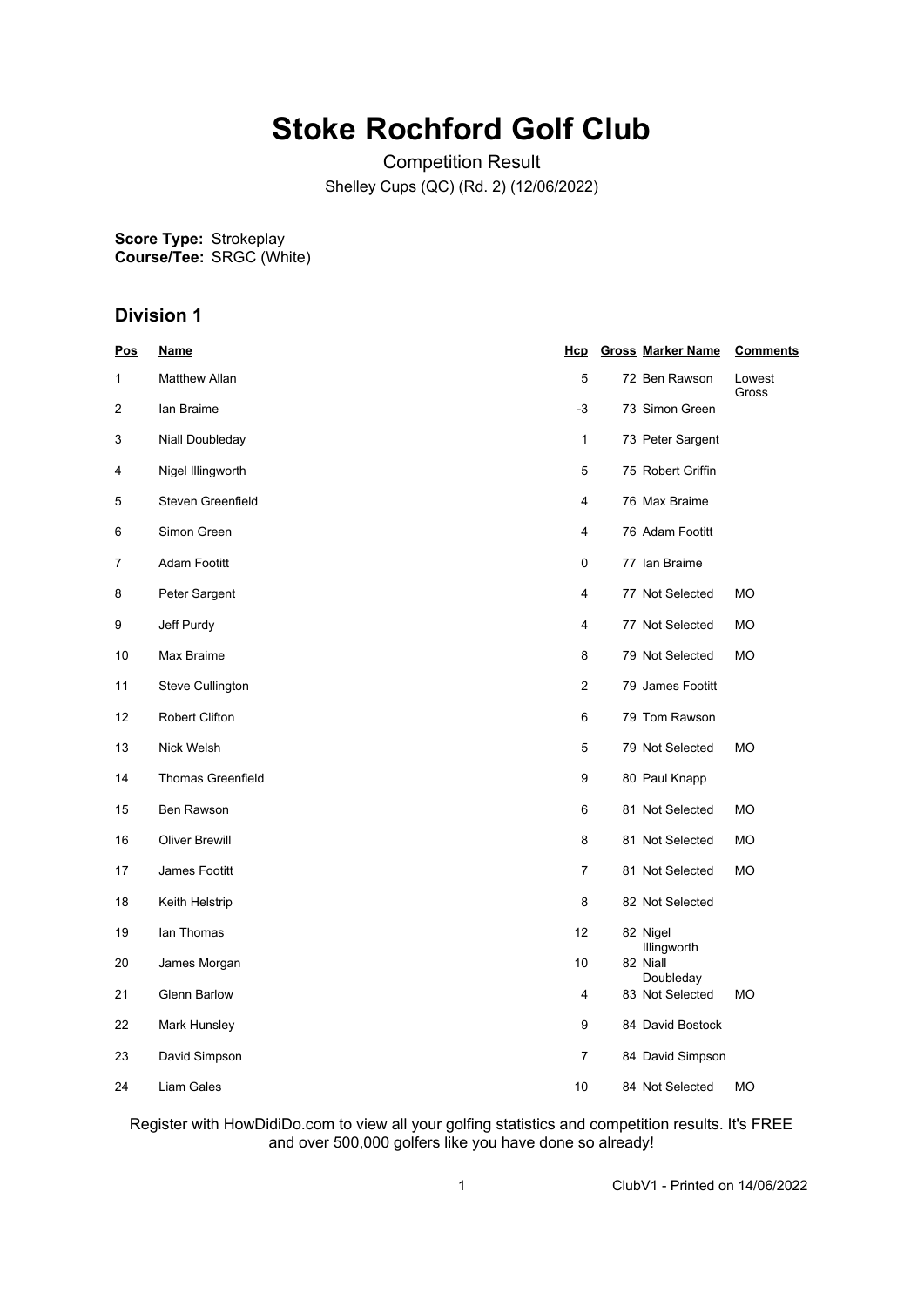**Score Type: Course/Tee:** Strokeplay SRGC (White)

## **Division 1**

| <u>Pos</u> | <b>Name</b>         | Hcp            | <b>Gross Marker Name</b>    | <b>Comments</b> |
|------------|---------------------|----------------|-----------------------------|-----------------|
| 25         | Martin Harvey       | $\overline{7}$ | 84 Not Selected             | МO              |
| 26         | Sam Austin          | 5              | 85 Matthew Allan            |                 |
| 27         | Peter Brewill       | 10             | 85 Steve<br>Cullington      |                 |
| 28         | Robert Griffin      | 8              | 85 Ian Thomas               |                 |
| 29         | George McCartney    | 6              | 85 Not Selected             | МO              |
| 30         | Harrison Stannard   | 6              | 86 Simon Mulvey             |                 |
| 31         | Paul Knapp          | 5              | 86 Not Selected             | МO              |
| 32         | Harry Gibbons       | 4              | 87 Not Selected             | МO              |
| 33         | Eddie Oswin         | 11             | 88 Robert Clifton           |                 |
| 34         | Don Pennycook       | 8              | 88 Thomas<br>Greenfield     |                 |
| 35         | <b>Eddie Plant</b>  | 10             | 89 Not Selected             |                 |
| 36         | William Yarham      | 10             | 89 Not Selected             | МO              |
| 37         | Roger Rawson        | 6              | 89 Harrison<br>Stannard     |                 |
| 38         | <b>Jake Gibbons</b> | 15             | 90 James Bates              |                 |
| 39         | Carl Manton         | 13             | 90 Keith Helstrip           |                 |
| 40         | Phil White          | 15             | 91 Not Selected             | МO              |
| 41         | Robert Holland      | 14             | 91 Stephen<br>McEwan        |                 |
| 42         | Neil Tee-Boon       | 9              | 91 Robert                   |                 |
| 43         | Robert Gibbons      | 9              | Gibbons<br>92 David Simpson |                 |
| 44         | Simon Mulvey        | 10             | 92 Roger Rawson             |                 |
| 45         | James Bates         | 14             | 93 Graeme North             |                 |
| 46         | Stephen McEwan      | 12             | 93 Robert Holland           |                 |
| 47         | Tom Rawson          | 10             | 94 Eddie Oswin              |                 |
| 48         | Malcolm Williams    | 19             | 95 Not Selected             |                 |
| 49         | David Bostock       | 15             | 95 Mark Hunsley             |                 |
| 50         | Stephen Boles       | 17             | 95 William Yarham           |                 |
| 51         | Jack Railton        | 22             | 96 Malcolm<br>Williams      |                 |

Register with HowDidiDo.com to view all your golfing statistics and competition results. It's FREE and over 500,000 golfers like you have done so already!